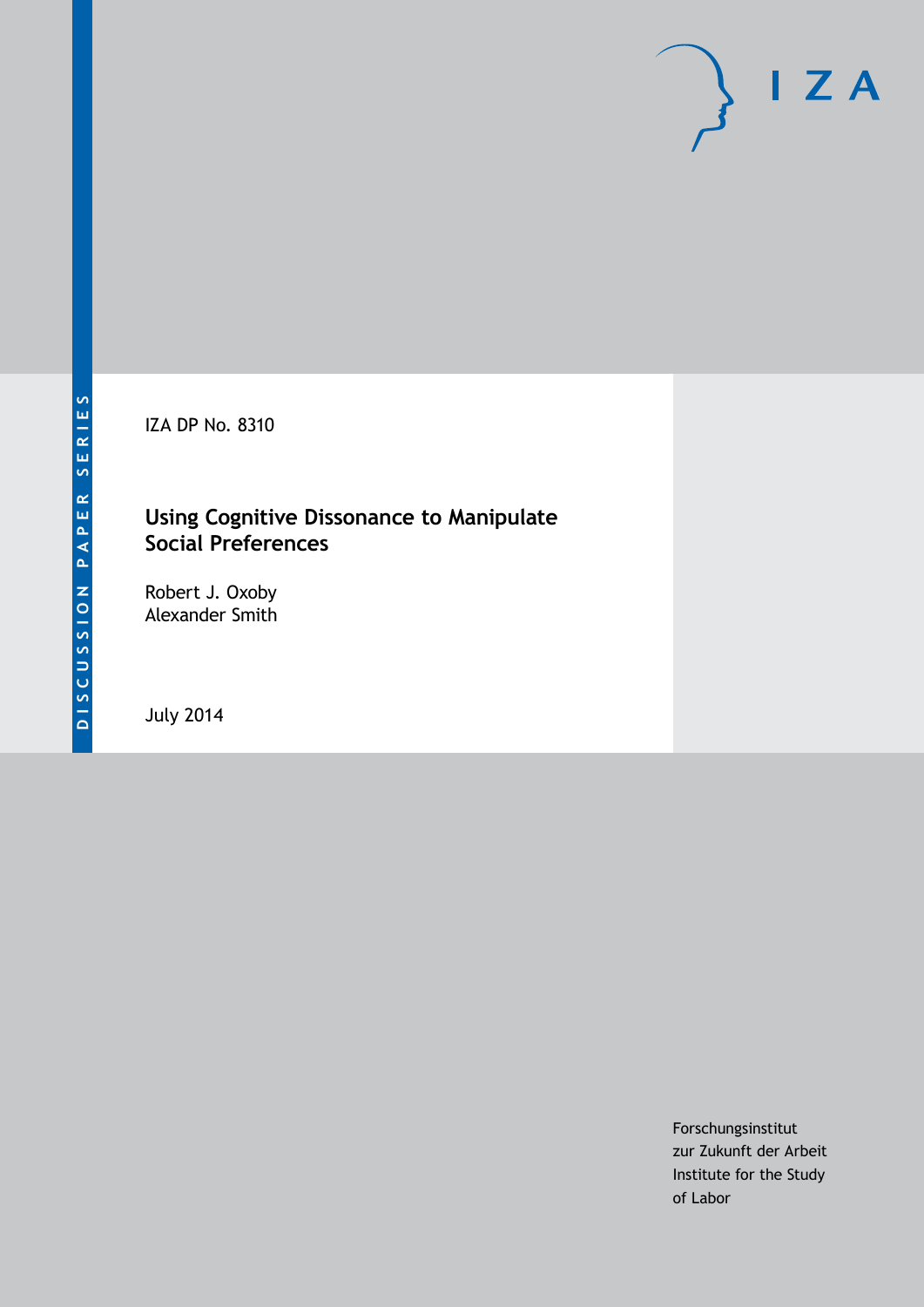# **Using Cognitive Dissonance to Manipulate Social Preferences**

## **Robert J. Oxoby**

*University of Calgary, CIFAR and IZA*

## **Alexander Smith**

*Worcester Polytechnic Institute*

Discussion Paper No. 8310 July 2014

IZA

P.O. Box 7240 53072 Bonn Germany

Phone: +49-228-3894-0 Fax: +49-228-3894-180 E-mail: [iza@iza.org](mailto:iza@iza.org)

Any opinions expressed here are those of the author(s) and not those of IZA. Research published in this series may include views on policy, but the institute itself takes no institutional policy positions. The IZA research network is committed to the IZA Guiding Principles of Research Integrity.

The Institute for the Study of Labor (IZA) in Bonn is a local and virtual international research center and a place of communication between science, politics and business. IZA is an independent nonprofit organization supported by Deutsche Post Foundation. The center is associated with the University of Bonn and offers a stimulating research environment through its international network, workshops and conferences, data service, project support, research visits and doctoral program. IZA engages in (i) original and internationally competitive research in all fields of labor economics, (ii) development of policy concepts, and (iii) dissemination of research results and concepts to the interested public.

<span id="page-1-0"></span>IZA Discussion Papers often represent preliminary work and are circulated to encourage discussion. Citation of such a paper should account for its provisional character. A revised version may be available directly from the author.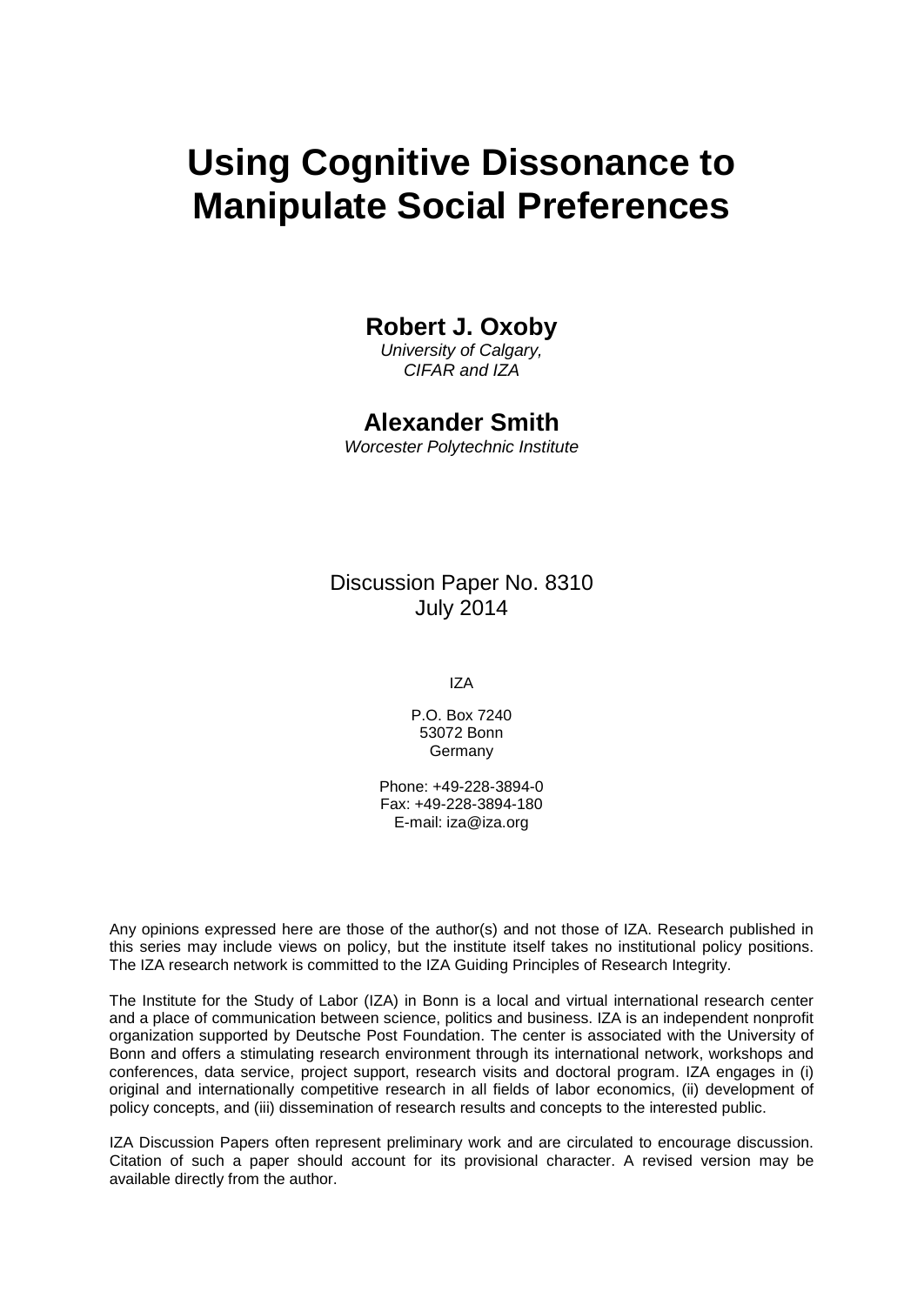IZA Discussion Paper No. 8310 July 2014

# **ABSTRACT**

# **Using Cognitive Dissonance to Manipulate Social Preferences[\\*](#page-1-0)**

We explore the role of cognitive dissonance in dictator and public goods games. Specifically, we motivate cognitive dissonance between one's perception of "fair treatment" and selfinterested behaviour by having participants answer a question about fairness. Utilizing two manipulations (reminding participants about their answer to the fairness question and publicly reporting aggregate answers to the question), we find that there is greater cognitive dissonance and behavioural change when there is a social component (i.e., reporting of aggregate answers). When a participant's answer to the fairness question is private, there is less dissonance and hence no behavioural change.

JEL Classification: C91, D64, H41

Keywords: cognitive dissonance, experiments, social preferences

Corresponding author:

Robert J. Oxoby Department of Economics University of Calgary 2500 University Drive Calgary AB, T2N1N4 Canada E-mail: [oxoby@ucalgary.ca](mailto:oxoby@ucalgary.ca)

Financial support for this project was provided by the Social Sciences and Humanities Research Council (SSHRC) of Canada.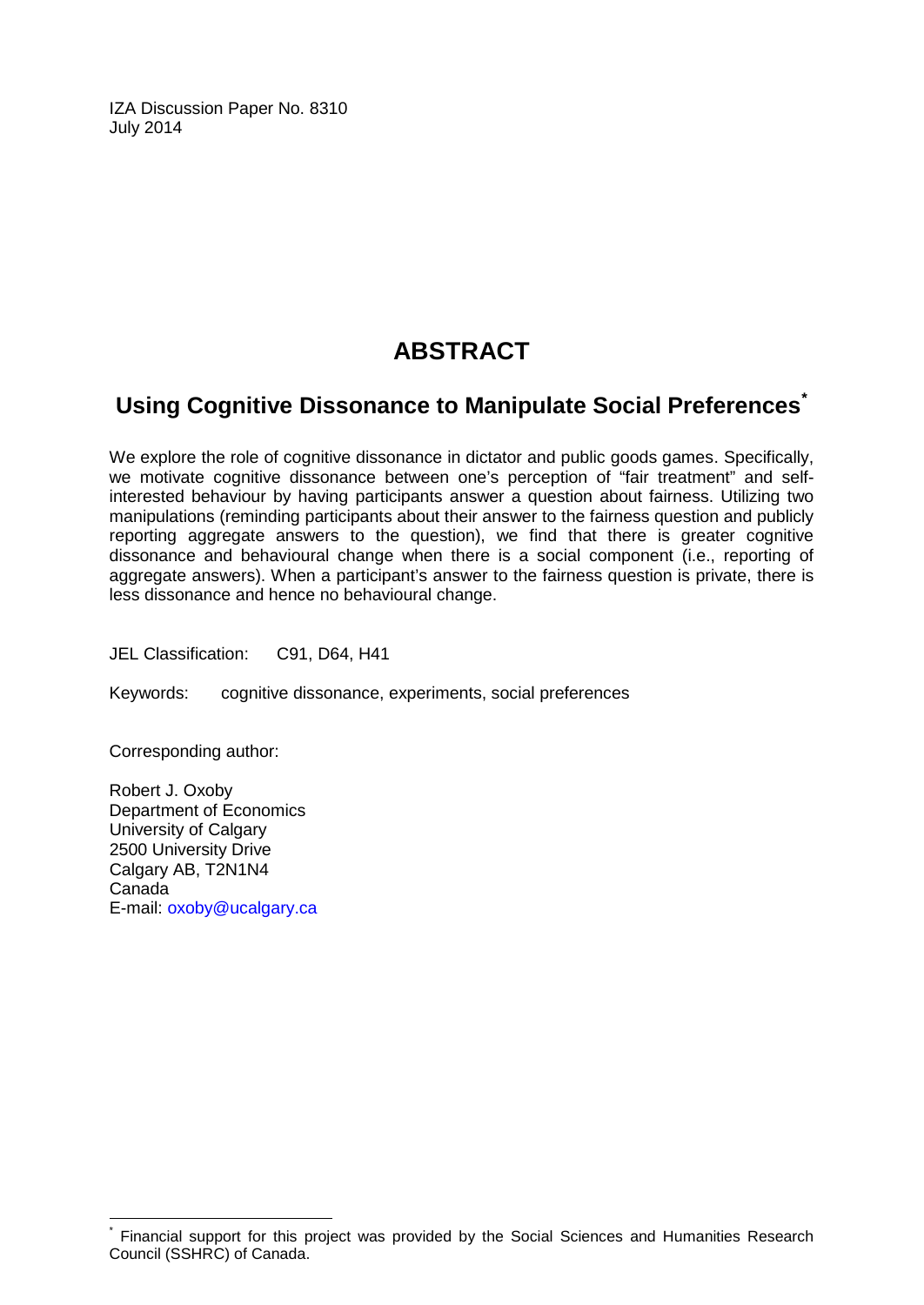#### 1 Introduction

According to Festinger's (1957) theory of cognitive dissonance, people reduce mental dissonance between conflicting cognitions and behaviours by changing either their cognitions or their behaviours. Since Festinger (1957), the theory of cognitive dissonance has undergone many revisions, perhaps the most notable being that of Aronson (1992, 1994), who argued that cognitive dissonance is especially acute in situations where cognitions and behaviours reflect upon self-esteem or social-image. While the theory of cognitive dissonance has received substantial attention in psychology, its incorporation into economic models of decision-making has been limited. Akerlof and Dickens (1982) were the first to explicitly model cognitive dissonance as it pertains to affecting individuals' beliefs while Rabin (1994) used cognitive dissonance to model changes in social norms. This theory has also been utilized to explain the formation of behaviourally distinct social groups (Montgomery, 1994; Oxoby, 2003, 2004), and the formation of beliefs regarding one's own abilities and experience (Prendergast and Stole, 1996; Benabou and Tirole, 2011).

One key question in this literature however has been under what circumstances is cognitive dissonance strongest and thereby most successful in implementing behavioural change. Following the original formulation of Festinger (1957), any cognition (e.g., smoking has harmful health effects) could be dissonant with behaivour (e.g., smoking) and thereby create dissonance resulting in behavioural or cognitive change. That is, to reduce the dissonance between cognitions and behaviour, an individual will modify one or the other (e.g., quit smoking or discount the il health effects). However, more modern research on cognitive dissonance (notably Aronson, 1994 and Harmon-Mills and Jones, 1999) argues that dissonance is particularly acute (and therefore more effective in changing behaviour) when the conflict is between behaviour and cognitions that reflect on one's self-esteem or social-image. In the case of the smoking example, this implies that holding conflicting behaviours and beliefs (e.g., smoking and knowing the ill health effects)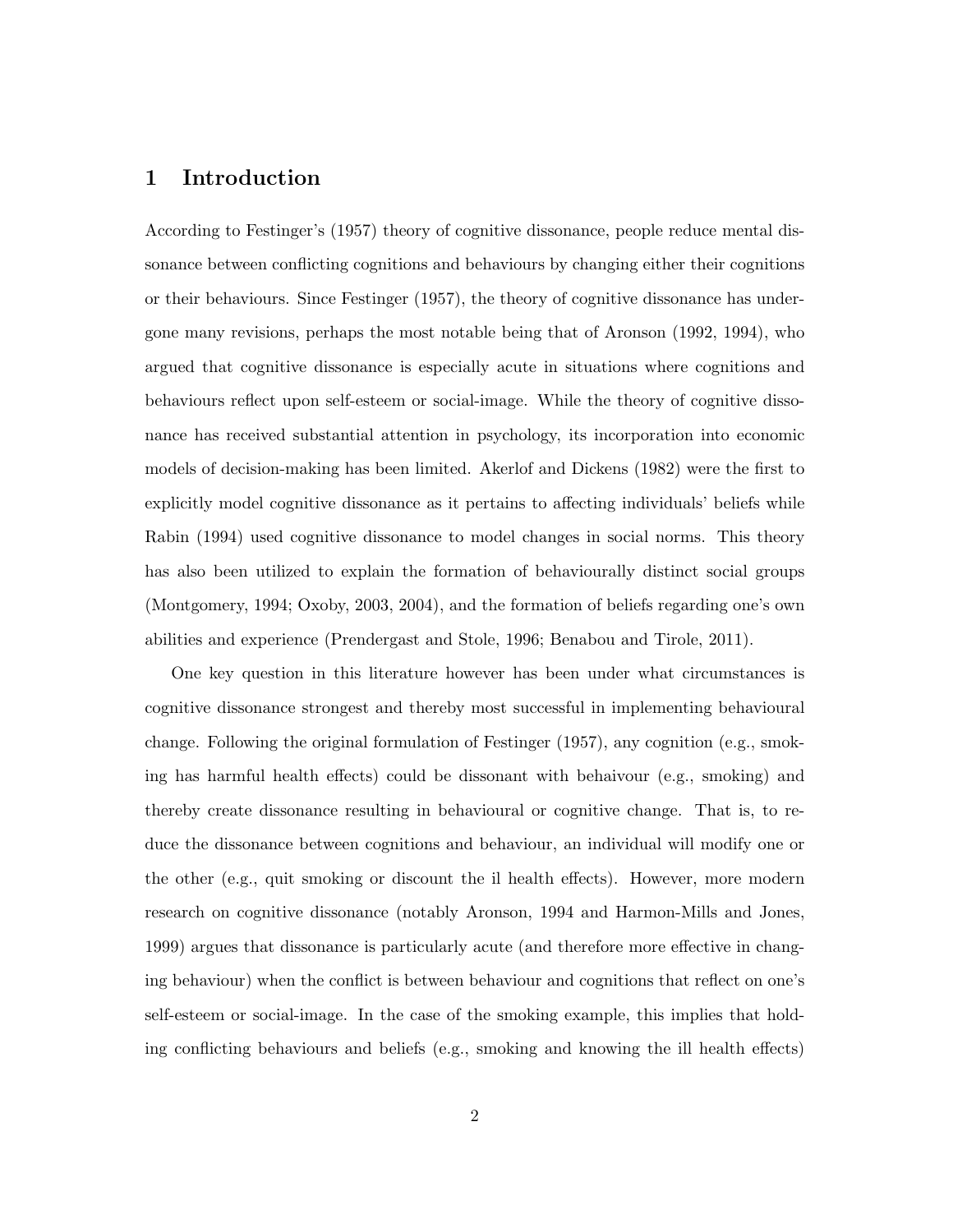would not bring about as much dissonance as holding conflicting behaviours and beliefs that one must report publicly (e.g., smoking and publicly announcing the health effects of smoking).

In this paper, we present the results of two experiments in which we manipulate the degree of dissonance an individual may experience regarding cognitive support of "fair" treatment of individuals and self-interested behaviour in a dictator game and a public goods game. Specifically, we use recall (i.e., a private reminder of one's attitude towards fairness) and commitment (social reporting of aggregate attitudes towards fairness) as mechanisms to promote dissonance between (naive) self-interest and pro-social behaviour.

In our recall mechanism, participants are reminded about statements they have made regarding the importance of fairness. In our commitment mechanism, individuals' statements about fairness are socially displayed. Each of these provides a means of promoting cognitive dissonance by increasing potential tension between an individual's desire to maximize her personal returns in the experiment and behaving in a fair manner, in which fairness is construed as more equal payments to all participants. We find that commitment increases the prevalence of pro-social behaviour while recall does not. Since the commitment mechanism involves a social component and the recall mechanism is private, the results suggest that cognitive dissonance is more pronounced and more able to motivate behavioural change when the dissonance mechanism includes a social component.

Other researchers have experimentally studied the behavioral effects of cognitive dissonance. Konow (2000) demonstrates that perceptions of entitlement to assets (along with subsequent allocation decisions) are affected by dissonance. Related to this, Dickinson and Oxoby (2011) show that dissonance reduction can take the form of dispositional pessimism, which influences subsequent decision-making. More recently, Falk and Zimmermann (2011) have examined how preferences for consistency affect economic decision-making. In their third experiment, they examine whether asking participants how much they would give in a hypothetical situation can be used to manipulate real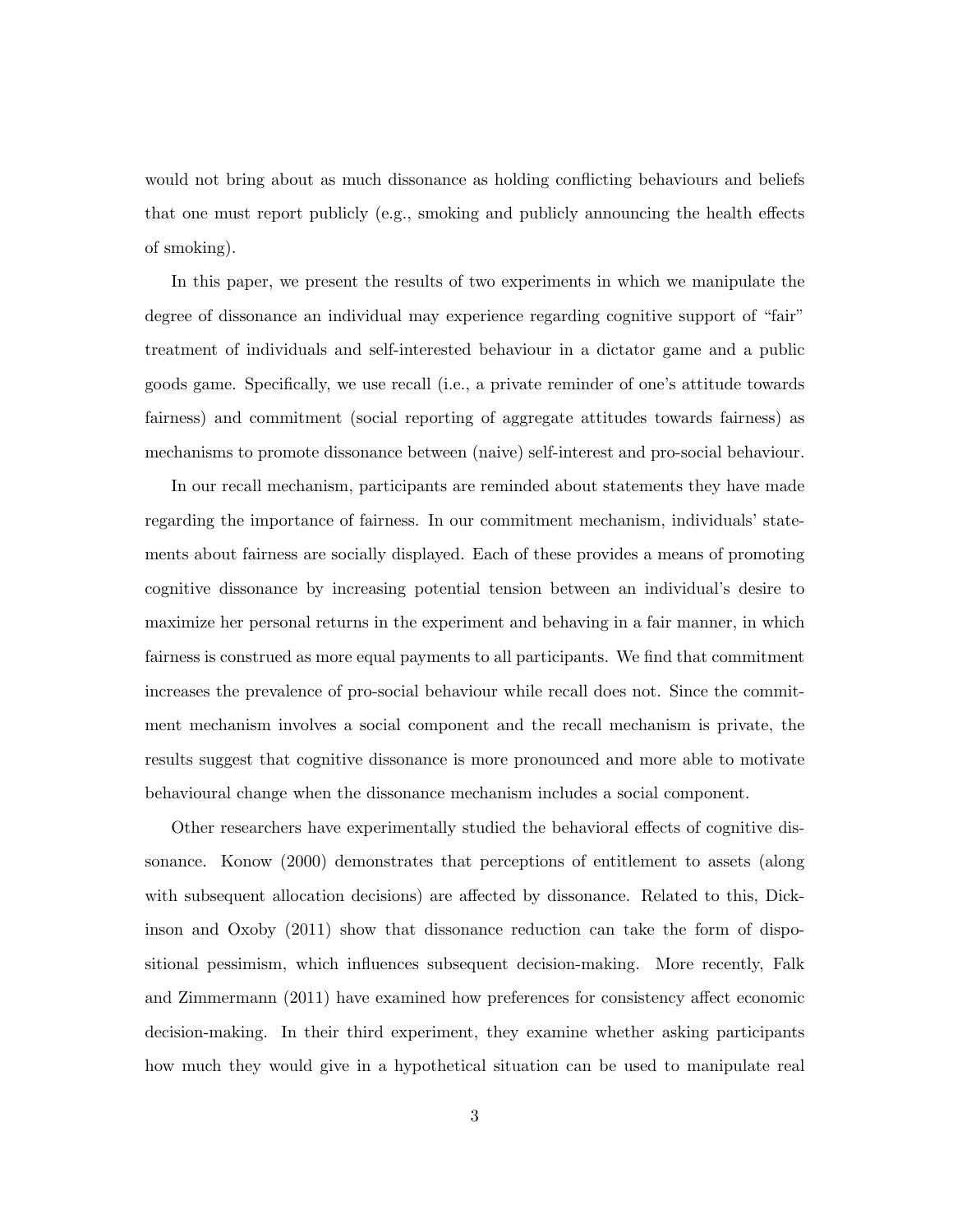giving. Somewhat surprisingly, they find that asking about hypothetical giving biases real giving downward. Thus, compared to Falk and Zimmermann (2011), we show that cognitive dissonance can be used to promote pro-social behaviour. We also compare the effectiveness of different mechanisms.

Our experiments broadly follow the ideas laid out in Dickerson et al (1992). In those experiments, participants at a university swimming facility were asked to sign a petition or publicly visible poster regarding the need to conserve water. Both the poster and the petition emphasized using less water while showering by turning off the water while applying soap. The authors hypothesized that signing a publicly visible poster would engender a stronger sense of cognitive dissonance between the concept of self ("I behave in a way I would like others to behave"; here, in terms of conserving water) and behaviour (e.g., turning off the water in the shower while applying soap). The results of the experiment supported this hypothesis: participants signing the poster were significantly more likely to reduce their water use during showering than were those in the petition treatment.

In a similar experimental protocol, Mazar et al (2008) had participants commit to follow an honour code before they completed a math task and reported their results to the experimenters. participants asked (and agreeing) to follow the honour code were significantly more honest about their performance than those who were not asked to follow the code. As in Dickerson et al (1992), the authors hypothesized that it was creating a threat to the participants' sense of self that helped to promote the honest behaviour.

In our experiment, we apply the same logic as in Dickerson et al (1992) (exploiting the difference between private and public expressions of the need to treat people fairly) to explore the effects of cognitive dissonance manipulations in simple economic games. Our results contribute to the literature on how cognitive dissonance affects economic decisionmaking by showing that increasing dissonance using a social mechanism promotes prosocial behaviour. An important implication of the dictator game results is that cognitive dissonance is a useful mechanism for achieving equitable allocations of resources. In the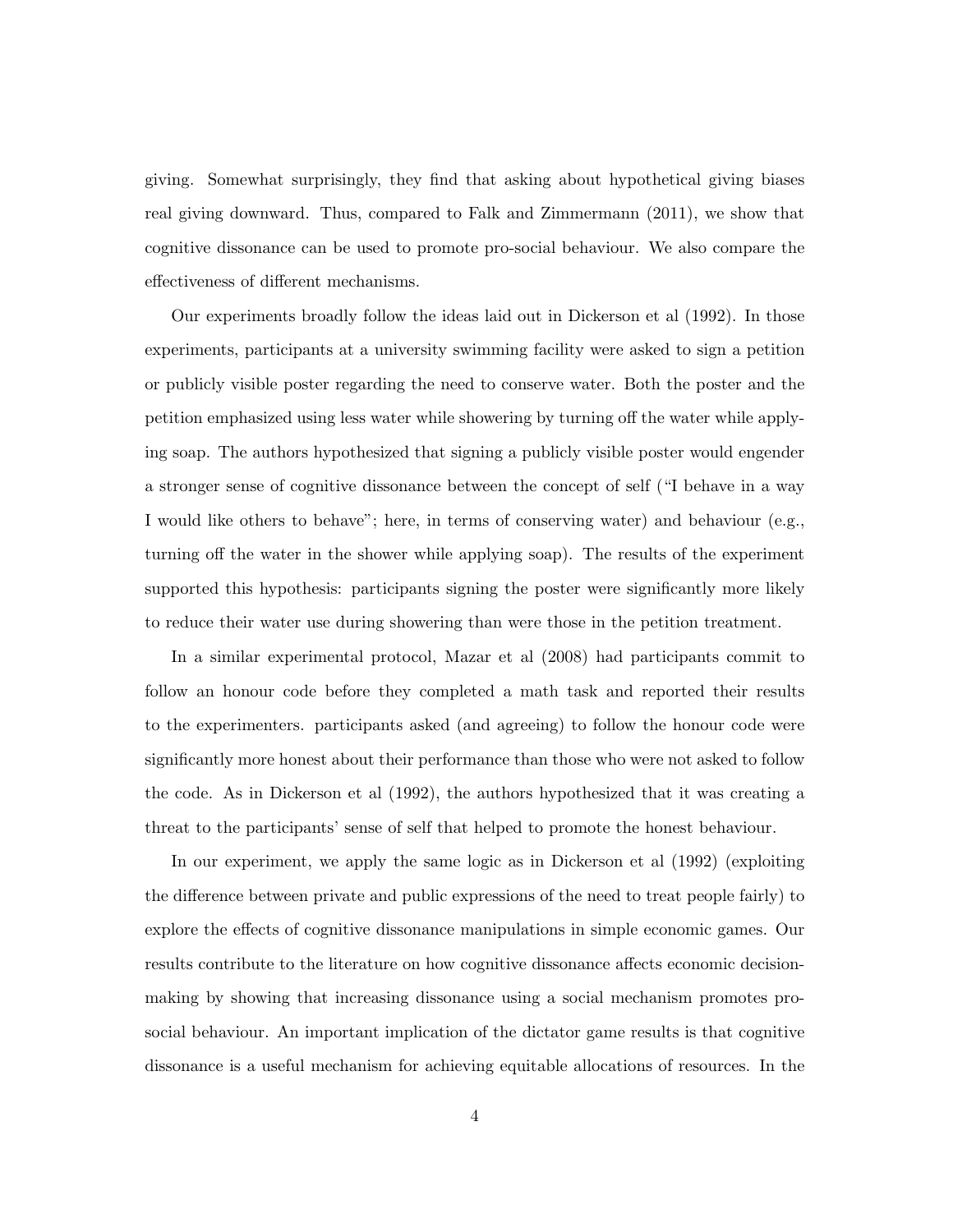public good game, we see that cognitive dissonance can be used for promoting cooperation, leading to increases in total surplus.

We are not the first to consider cognitive dissonance as a tool for policy implementation. James and Gutkind (1985) examine how dissonance reduction can be used for implementing development policies, arguing that policies implemented by internal organizations, such as local governments, can lead to changes in attitudes over time (e.g. family planning). Changes initiated by external organizations, like the World Bank, do not arouse the same dissonance and do not affect attitudes in the same way (e.g., on economic/political issues).

#### 2 Dictator Game

Our first experiment sought to explore how cognitive dissonance could be used to manipulate social preferences in a simple allocation game. Specifically, we used a binary choice dictator game to identify how having participants agree to a statement regarding fairness could affect subsequent choices. Participants were asked to choose an allocation between themselves and a randomly assigned receiver  $(x_1, x_2) \in \{(5, 5), (8, 2)\}\,$ , where  $x_1$ denotes the amount of money an individual allocated to herself (as the dictator) and  $x_2$ denotes the amount allocated to the receiver. We used the strategy method wherein all participants made allocation decisions prior to knowing their roles in the dictator game. That is, individuals made the allocation decision  $(x_1, x_2)$  prior to knowing whether they would be in the role of the dictator or receiver. After all decisions were made, participants were randomly paired, the role of dictator was randomly assigned within each pair, and the dictator's choice  $(x_1, x_2)$  was implemented. Thus, for each participant, there was a  $50\%$  probability that her allocation decision would be implemented.<sup>1</sup>

<sup>&</sup>lt;sup>1</sup>McLeish and Oxoby (2004) show that in ultimatum bargaining, the method yields results similar to standard methods where an individual knows her role in the game and thus, that her choice will be implemented. Brandts and Charness (2011) survey the literature on the strategy method and find that with few exceptions, the method gives similar results to the more conventional sequential method.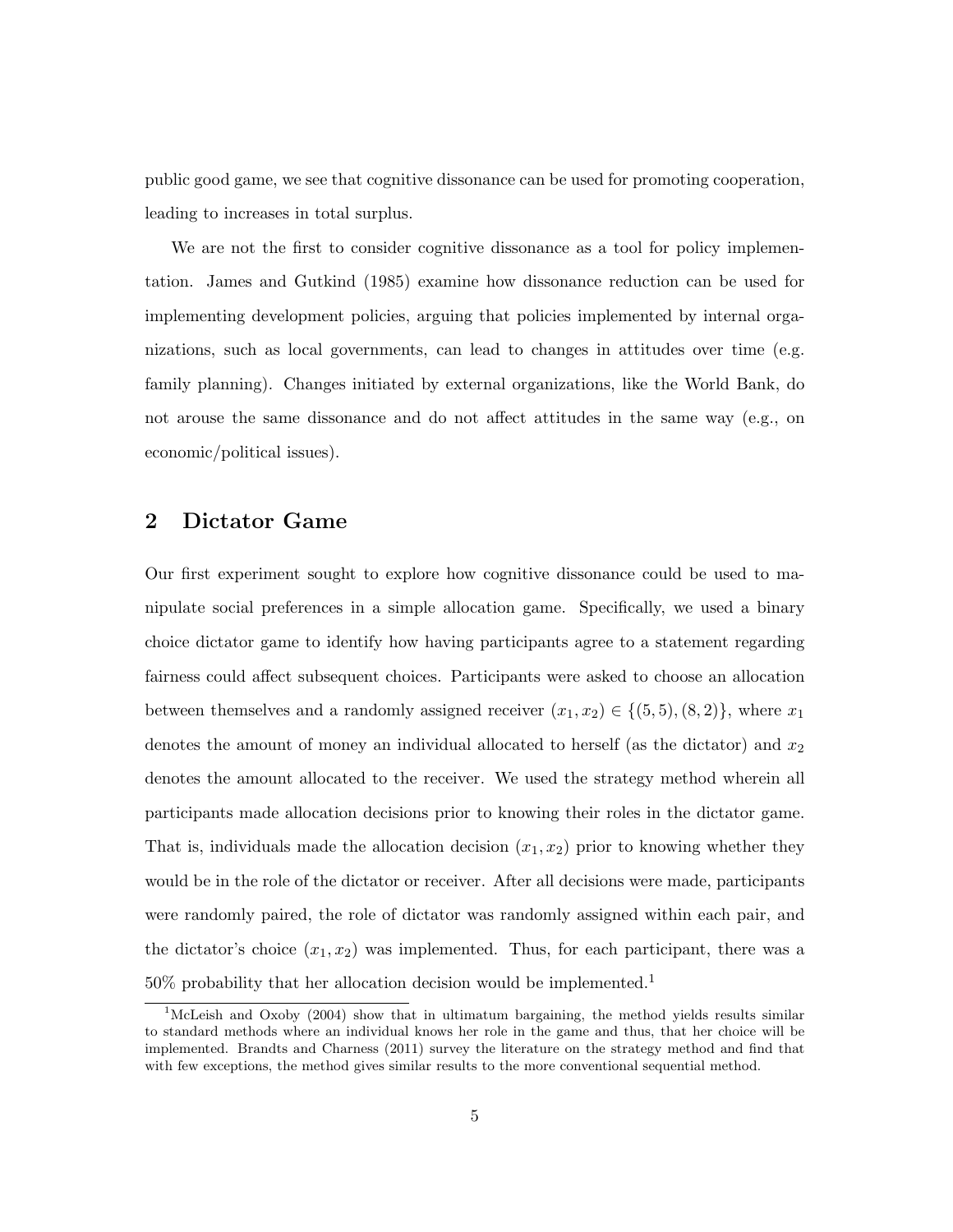Our experimental manipulations were implemented through an initial question asked of all participants prior to making allocation decisions. Specifically, all participants were asked whether they agreed or disagreed with the following:

Do you agree with the statement that all individuals at (our university) should be treated fairly by the administration, faculty, and other students?

The question was deliberately constructed to be vague with respect to the definition of fairness and the domains in which fairness was important. As such, participants could interpret the question in any number of ways. Given the vagueness of the question, we expected most participants to agree with the question. From this question, we implemented  $a \, 2 \times 2$  (treatment variables: *recall* and *commitment*) between-participants design.

In the baseline (no recall/no commitment) treatment, participants answered the question and proceeded to the second stage of the experiment in which they made decisions  $(x_1, x_2)$  in the previously described dictator game.

In the recall treatment, participants were reminded of how they answered the fairness question when making their allocation decisions. That is, if a participant answered that she agreed/disagreed with the statement about fairness, the following message was presented at the time she made her decision in the dictator game:

You agreed/disagreed with the statement that all individuals at (our university) should be treated fairly be the administration, faculty, and other students.

In the *commitment* treatment, participants were informed that the responses to the fairness question would be aggregated and reported to all participants at the end of the experiment. In other words, participants were told that after making their allocation decisions, they would be informed of the percentages of participants who had agreed and disagreed with the fairness statement. This is similar in spirit to the experiments conducted by Dickerson, et al (1992) wherein they utilize signatures on a publicly posted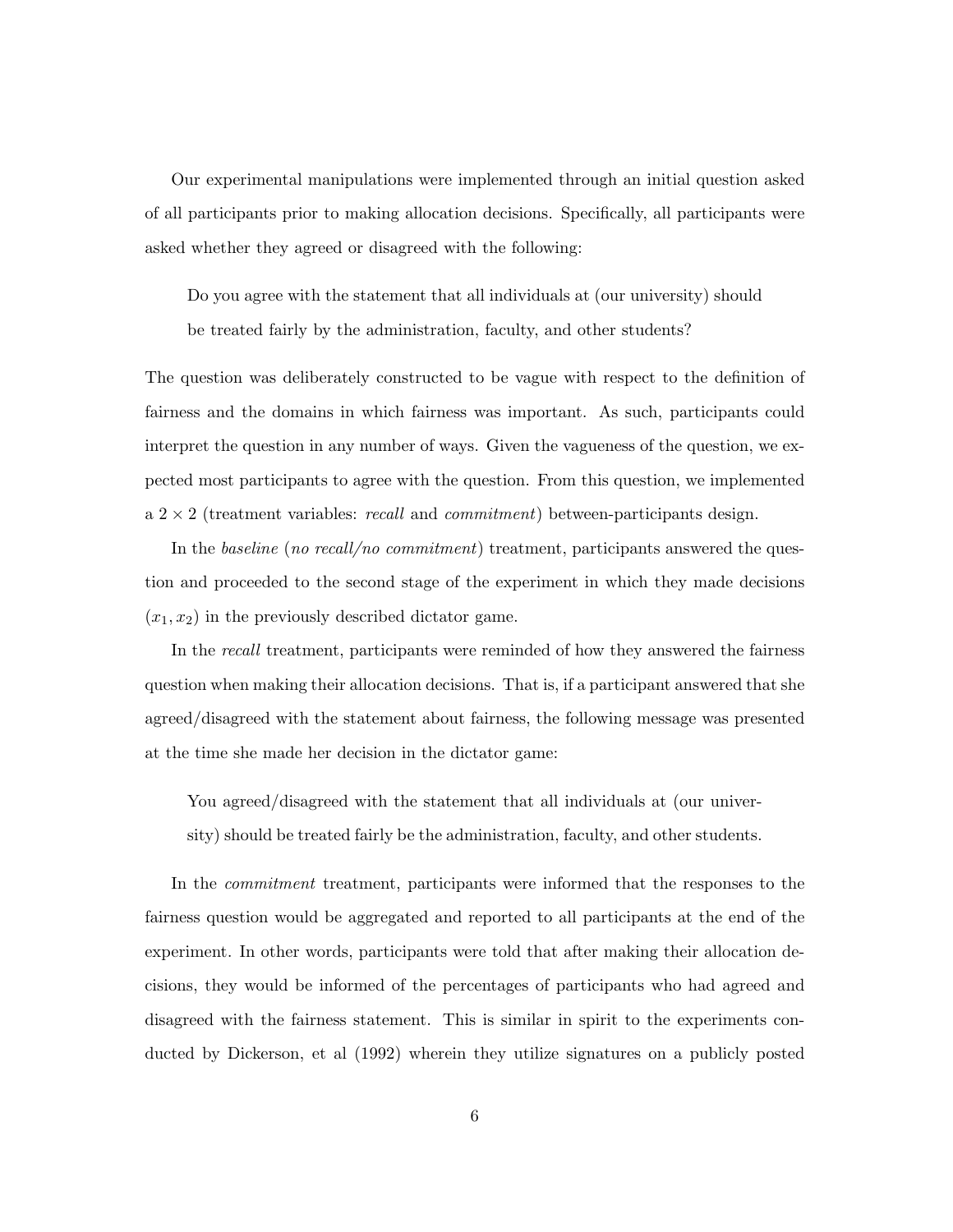petition regarding water conservation to encourage reductions in water usage among participants.

Finally, in the combined treatment, participants were reminded of their answers (as in the recall treatment) and told that the aggregate responses would be reported at the end of the experiment (as in the commitment treatment).

At the end of the experiment, participants were paid privately based on the implemented decisions in the dictator game.

The recall and commitment manipulations were designed to produce cognitions regarding the fair treatment of others. Within the context of the dictator game, this produces cognitive dissonance in which these cognitions are inconsistent with self-interested behaviour (i.e., choosing  $(x_1, x_2) = (8, 2)$ ). Consistent with the theory of cognitive dissonance (Festinger, 1957) and prior experiments (e.g., Dickerson et al, 1992), we hypothesize that these manipulations result in participants choosing the equal allocation  $(x_1, x_2) = (5, 5)$  as a means of reducing dissonance in the recall, commitment, and combined treatments.

Hypothesis 1 Participants in the recall, commitment, and combined treatments will display a greater likelihood of choosing the equal allocation in the dictator game relative to the baseline treatment.

#### Results

The experiment was conducted in our university's experimental economics laboratory and programmed using the software developed by Fischbacher (2007). Participants were recruited from the undergraduate student body and 160 individuals participated in the experiment. No participant participated in more than one treatment, nor did any participant participate in our second experiment (Section 3). Participants received \$5 show-up fees in addition to their payoffs from the dictator game.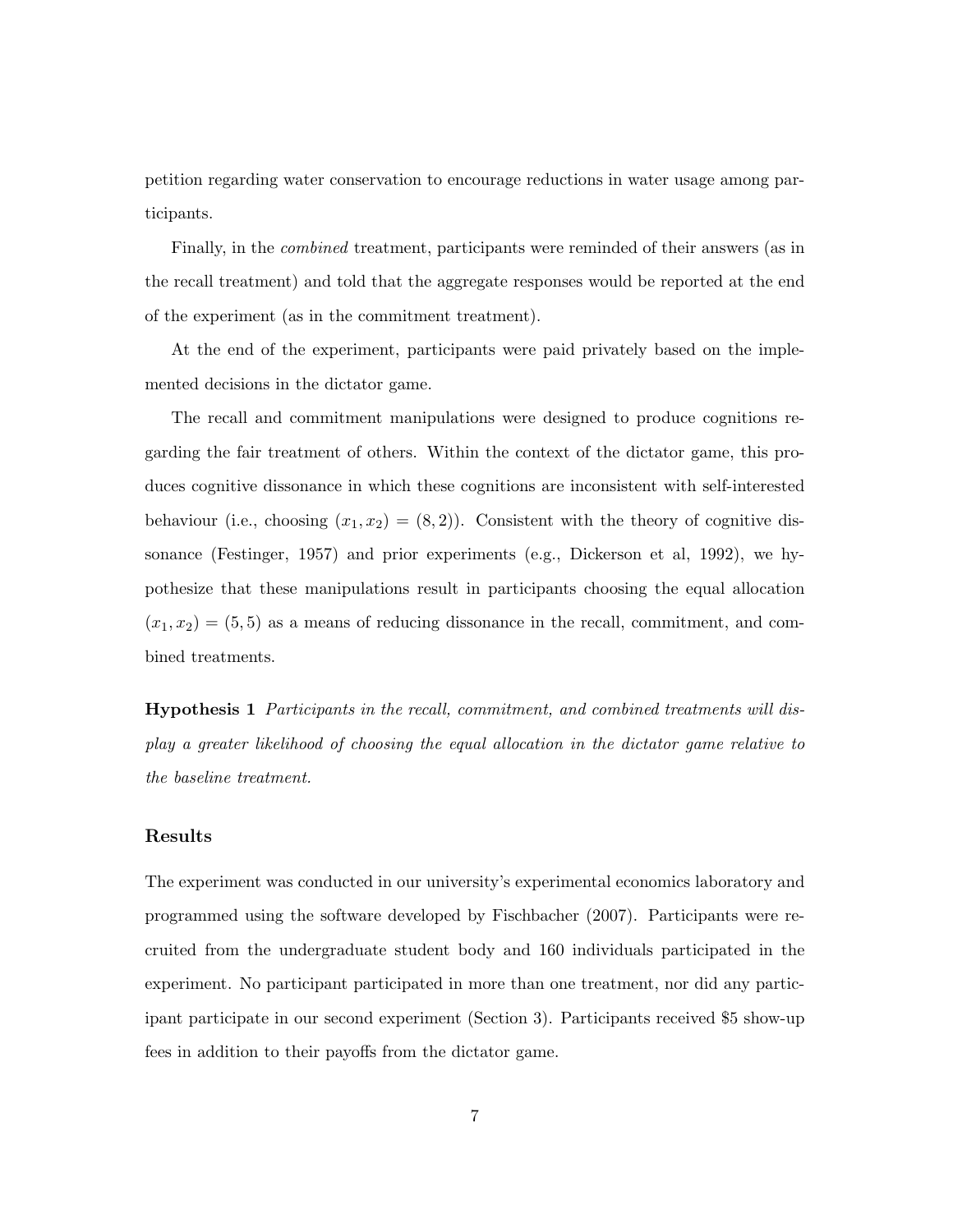Answers to the fairness question were identical across treatments with all participants agreeing with the statement about fairness. There are, however, important differences in behaviour in the dictator game. Figure 1 shows the proportion of participants in each treatment who chose  $(x_1, x_2) = (5, 5)$ , the dissonance reducing allocation. We find a noticeable increase in equal allocations when individuals are told that they will be provided with information regarding aggregate responses to the fairness question (our commitment treatment variable). It is interesting to note that this information is only provided after the participants make their allocation decisions, and as such does not affect the objective information they have (e.g., how many people agree with the fairness statement as a measure of the prevalence of fairness norms) at the time of choosing  $(x_1, x_2)$ . Interestingly, we find no effect of providing participants with a reminder of their answer to the question (comparing the recall and baseline treatments).



Figure 1: Proportions choosing equal payoffs

Table 1 presents the Wilcoxon p-values for pairwise comparisons between treatments. We can reject the null hypothesis that allocation decisions are drawn from the same distribution when comparing the commitment and combined treatments with the baseline and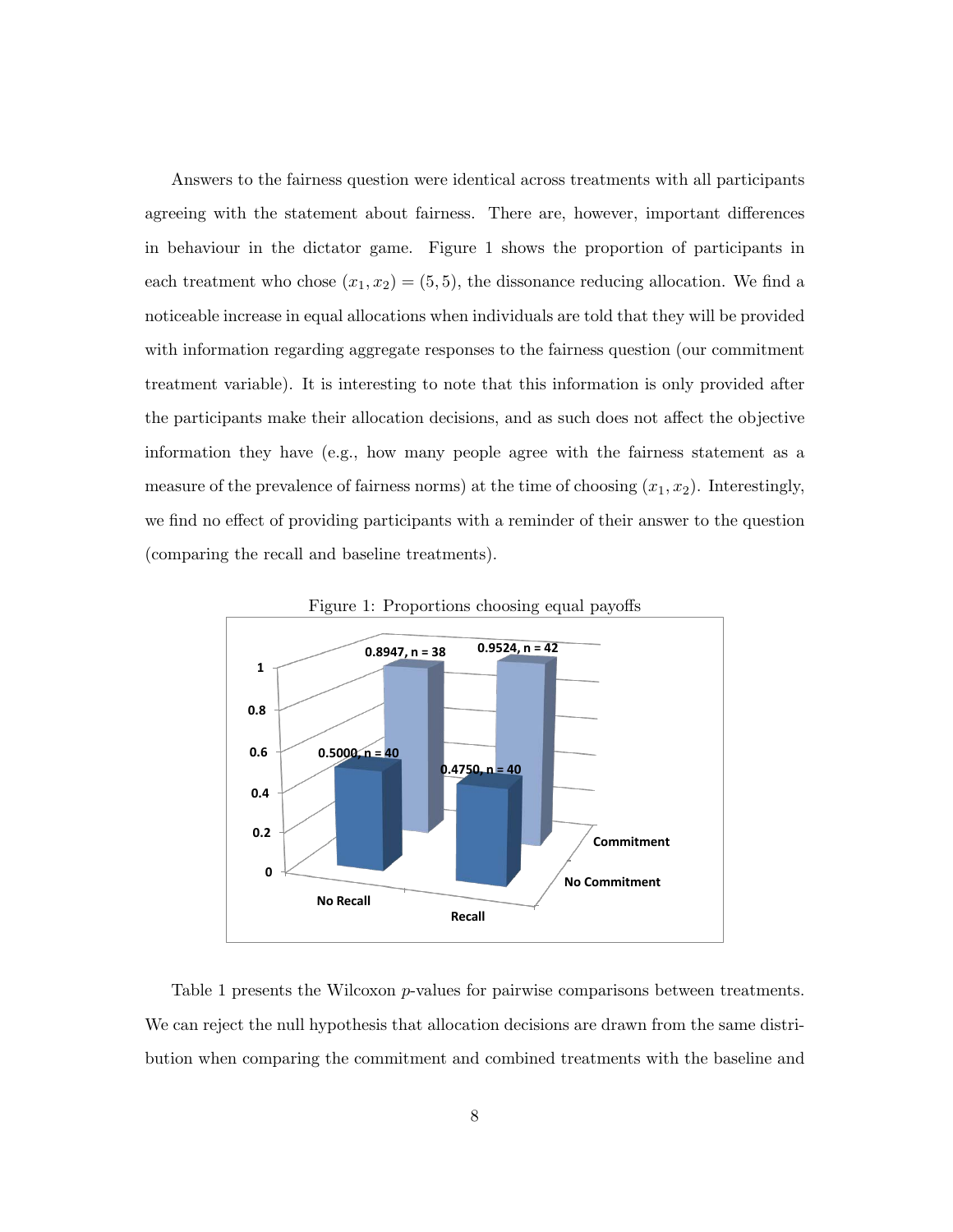recall treatments. That is, of the statistically significant differences, all are attributable to the (potential) commitment treatment variable informing participants of aggregate responses to the fairness question. Specifically, with and without commitment, recall does not have a significant effect ( $p = 0.3314$  and  $p = 0.8241$ ). In contrast, commitment has highly significant effects with and without recall  $(p < 0.01$  and  $p < 0.01$ ), suggesting that commitment promotes pro-social behaviour, but recall does not. This is similar to the results reported in Dickerson et al (1992) in which individuals reduced their water use only when they were informed that their responses to a water conservation question would be made public.

Table 1: Wilcoxon p-values for comparisons between treatments

|            | recall | commitment | combined |
|------------|--------|------------|----------|
| baseline   | 0.8241 | 0.0002     | 0.0000   |
| recall     | -      | 0.0001     | 0.0000   |
| commitment | -      |            | 0.3314   |

#### 3 Public Good Game

The results from our dictator game demonstrate that providing the potential for dissonant cognitions through the use of our commitment treatment variable can increase the frequency of allocation decisions that favour equality. However, in this environment there is very little uncertainty about the implications of decisions (i.e., with the exception of using the strategy method, a participant knows what her allocation decision implies for payoffs) and there are few individuals affected by the decision (i.e., there are only two participants in each dictator game pair). To expand our line of inquiry, we chose to use the same experimental protocol in the context of a linear public good game experiment in which participants chose among three contribution levels. Specifically, individuals were randomly assigned to groups of four participants and provided with an endowment of 10 lab dollars (LD; later converted to Canadian dollars at a rate of  $1 \text{ LD} = $0.50$ ). Partic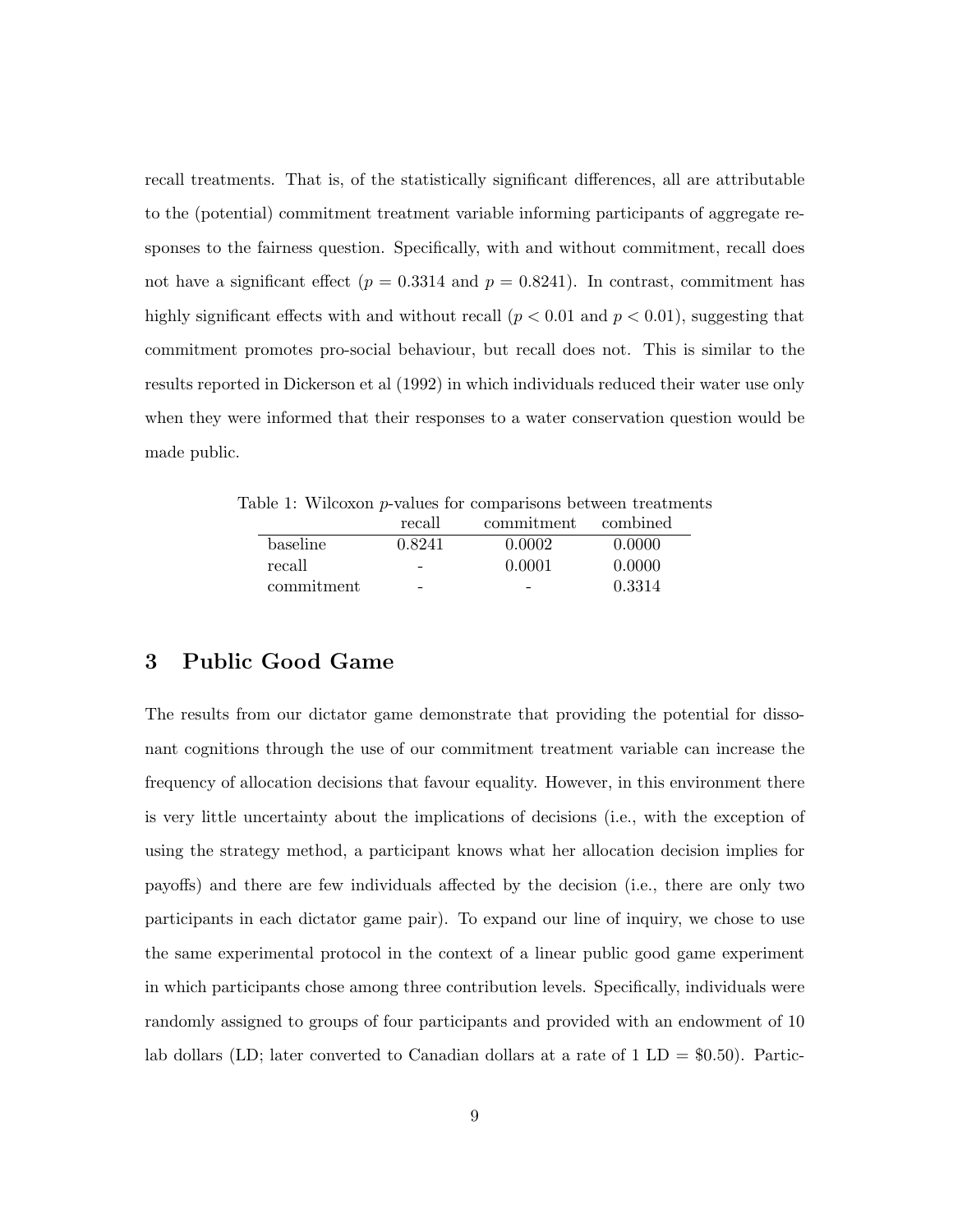ipants were restricted in making contribution decisions  $c_i \in \{2, 5, 8\}$  to the public good with each participant  $i$ 's payoff from the public good game determined by

$$
\pi_i = 10 - c_i + 0.4 \sum_{j=1}^{4} c_j.
$$
\n(1)

As in the dictator game experiment, we used a  $2 \times 2$  (treatment variables: *recall* and commitment) between-participant design in which all participants were asked whether they agreed or disagreed with the aforementioned fairness question.

In the baseline (no recall/no commitment) treatment, participants answered the fairness question and then made their contribution decisions  $c_i$  in the public good game. In the *recall* treatment, participants were reminded of their answer to the fairness question prior to making their contribution decisions, while in the *commitment* treatment, participants were informed that the aggregate responses to the fairness question would be reported after all contribution decisions had been made. In the combined treatment, participants were both reminded of their answer to the fairness question and told that aggregate reponses would be reported. In each treatment, the groups in the public good game were homogeneous in that all four members had been exposed to the same manipulation. At the end of the experiment, participants were paid privately based on the contribution decisions made in the public good game.

Our hypothesis parallels that for the dictator game. In this case, the recall and commitment mechanisms should promote dissonance which could be reduced by making larger contributions in the public good game.

Hypothesis 2 Participants in the recall, commitment, and combined treatments will make higher contributions than those in the baseline treatment.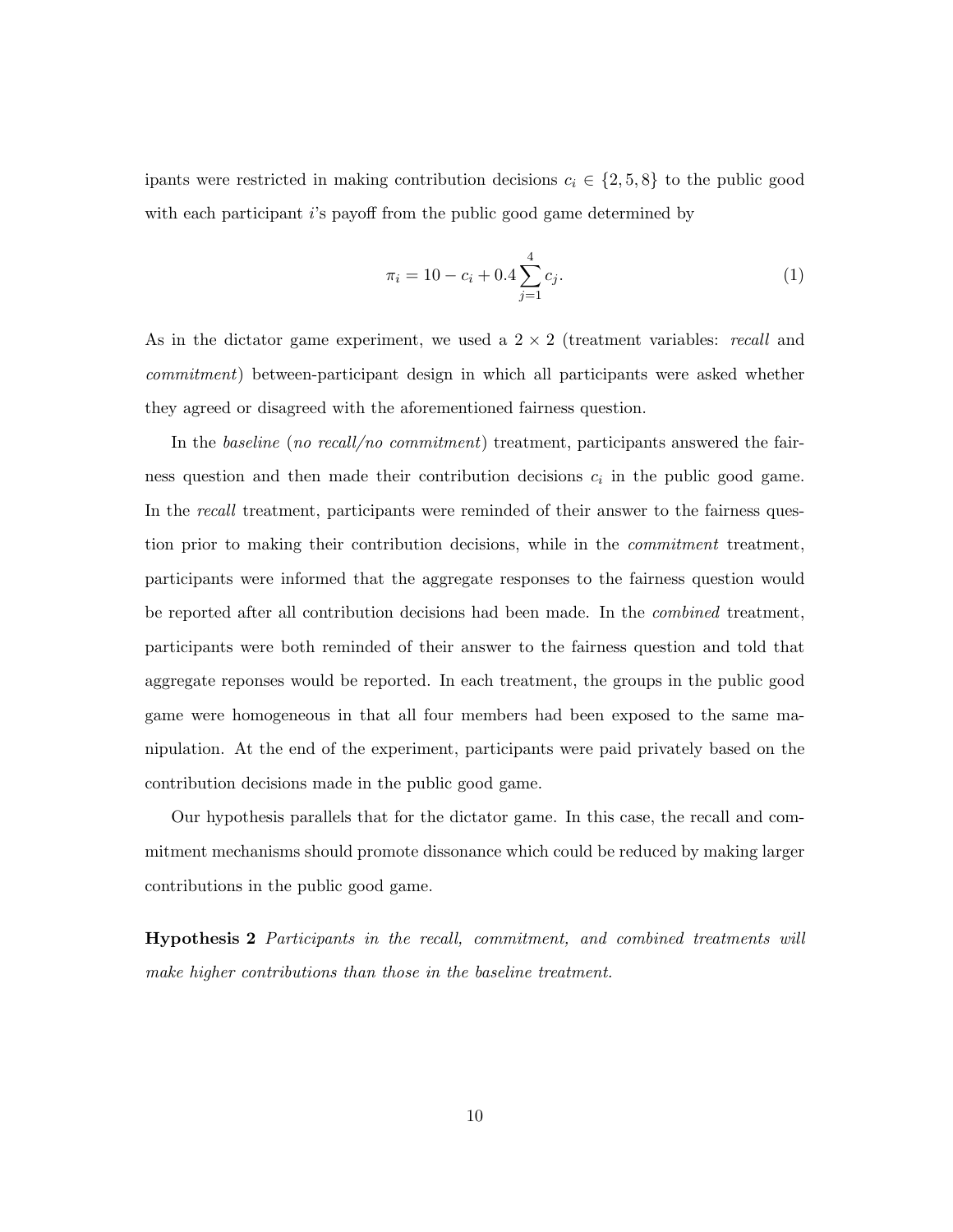#### Results

The experiment was conducted in our university's experimental economics laboratory and programmed using the software developed by Fischbacher (2007). Participants were recruited from the undergraduate student body and 96 individuals participated in the experiment. No participant participated in more than one treatment, nor did any participant participate in our dictator game experiment (section 2). Participants received \$5 show-up fees in addition to their payoffs from the public good game.

Answers to the fairness question were identical across treatments with all participants agreeing with the statement about fairness. Figure 2 shows the number of participants in each treatment who chose contribution amounts  $c_i \in \{2, 5, 8\}$ . Contributions were similar in the baseline and recall treatments: In both cases, the modal contribution was 2, followed by 5 and 8. In contrast, in the commitment and combined treatments, we observe significantly higher contributions, with modal contributions of 5, followed by 8 and 2.



Table 2 presents the Wilcoxon p-values for all pairwise comparisons between treat-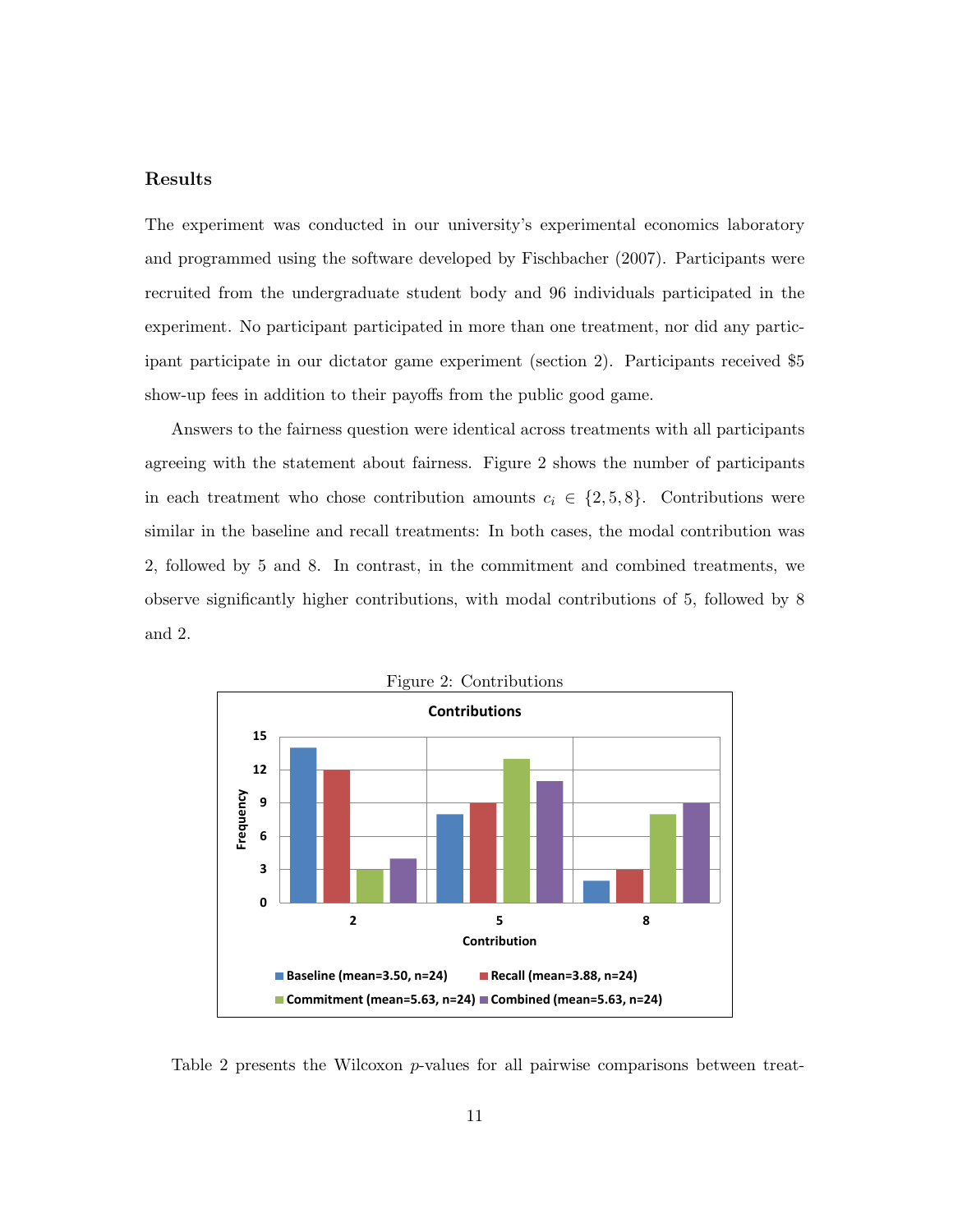ments. As with the dictator game, all of the statistically significant differences are attributable to the commitment treatment variable. Specifically, with and without commitment, recall does not have a significant effect on contribution levels ( $p = 0.9548$  and  $p = 0.5326$ . In contrast, commitment has highly significant effects with and without recall  $(p < 0.01$  and  $p < 0.01$ ), suggesting that the commitment treatment variable is the operand in promoting higher contributions.

Table 2: Wilcoxon p-values for comparisons between treatments

|            | recall                   | commitment combined |        |
|------------|--------------------------|---------------------|--------|
| baseline   | 0.5326                   | 0.0008              | 0.0014 |
| recall     | $\overline{\phantom{0}}$ | 0.0057              | 0.0082 |
| commitment | -                        | -                   | 0.9548 |

#### 4 Discussion

While we anticipated that the commitment mechanism would promote pro-social behaviour, we hypothesized that the same would be true for the recall mechanism, and this turned out not to be the case. The private nature of the recall mechanism, compared to the social aspect of the commitment mechanism, appears to be the key distinction between the two manipulations.

Regarding the recall mechanism, privately reminding participants of their statements about fairness could have been perceived as an obtrusive attempt by the experimenter to manipulate behaviour. If this was the case, then the lack of a significant effect is consistent with James and Gutkind (1985), who argue that the effects of external mechanisms are limited.

The interesting question is why commitment was so successful at promoting pro-social behaviour. Participants correctly anticipating that all participants would agree with the fairness statement would have recognized the inevitable discrepancy for other participants between receiving a comparatively low payoff and learning that fairness is important to all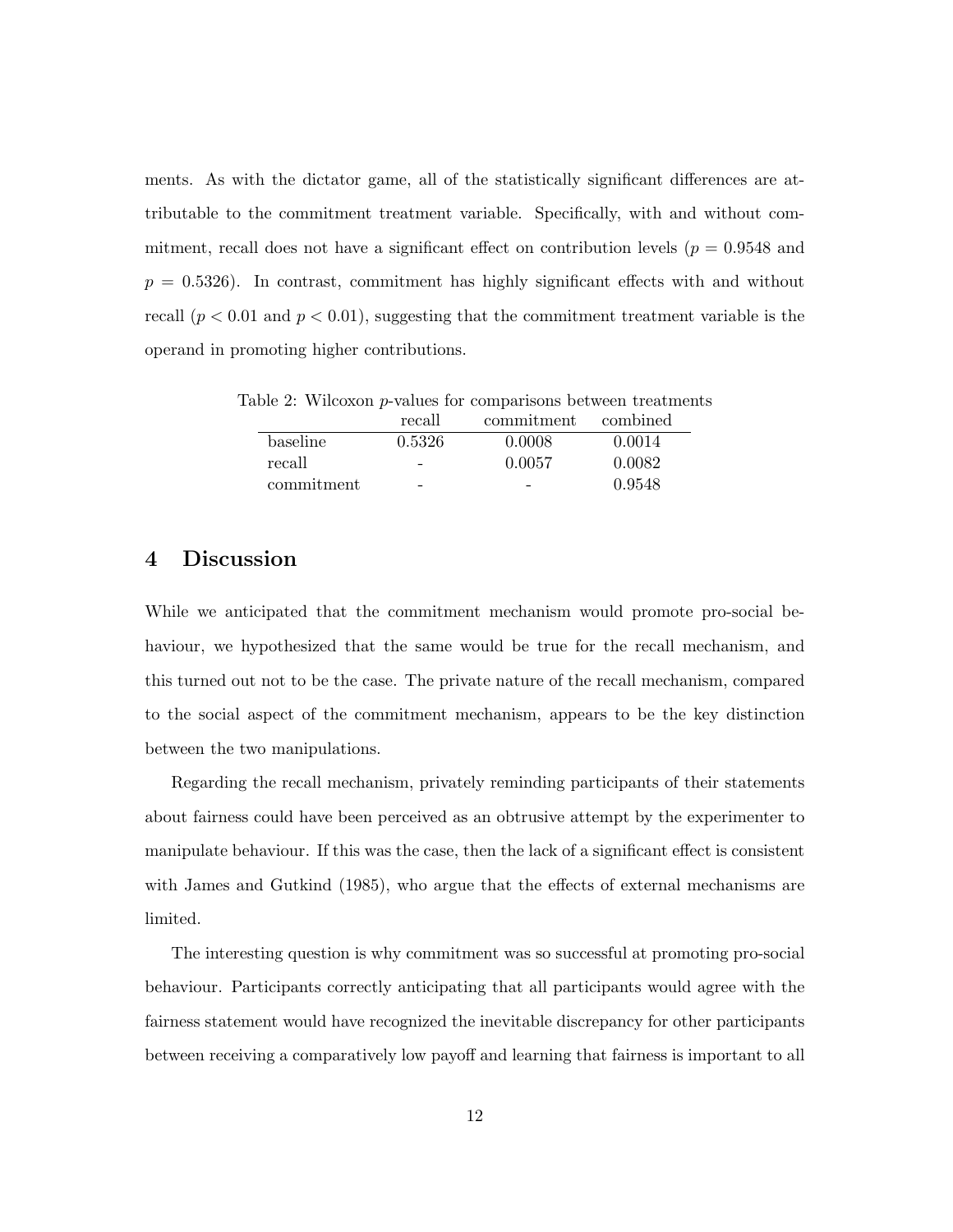participants. Avoiding the guilt associated with creating such a situation by choosing prosocial actions is consistent with guilt aversion (Charness and Dufwenberg, 2006), which postulates that people avoid choosing options leaving others with payoffs falling short of expectations.

The dictator game provided a test of how the cognitive dissonance manipulations affected social preferences. The increased generosity of dictators in the commitment and combined treatments suggests that the commitment manipulation increased their concerns for the payoffs of recipients. With the public good game, different explanations are possible. The manipulations may have increased contributions directly by increasing concerns for the payoffs of others. Alternatively, knowing that all participants in each treatment had been exposed to the same manipulations, participants may have anticipated that others would contribute more, and then contributed more attempting to "match" the contributions of others. This explanation is consistent with previous research on conditional cooperation (Croson, Fatas and Neugebauer, 2005). Our experiment was not designed to disentangle the two explanations. However, the dictator game results suggest that the former explanation is relevant. The effect of increased concern regarding the payoffs of others might then have been magnified by conditional cooperation.

#### 5 Conclusion

We present experiments on how cognitive dissonance can be used for promoting prosocial behaviour in dictator and public good games. In particular, we determine the effectiveness of using recall and commitment mechanisms for promoting dissonance which can be reduced by choosing pro-social actions. Recall, a private mechanism, had no significant effect on behaviour, whereas commitment, which involves a social aspect, had a large effect on the prevalence of pro-social behaviour. Consistent with modern theories of cognitive dissonance, this is because the social aspect of reporting attitudes or beliefs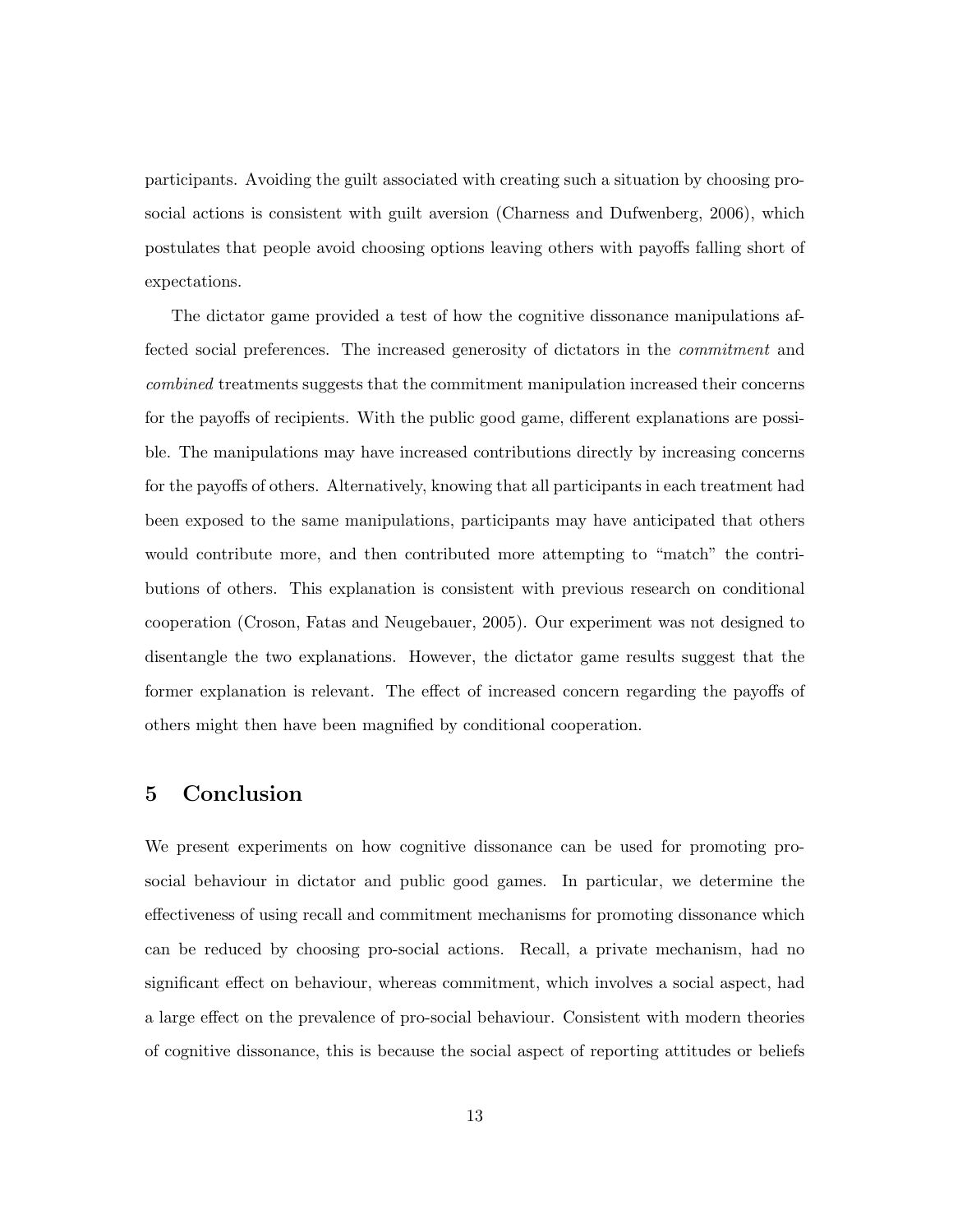creates stronger dissonance between one's self-image and behaviour, thereby providing a stronger motivation for (in our environment) pro-social behaviour.

Our findings contribute to the literature on how cognitive dissonance affects economic decision-making by showing that commitment mechanisms can be used for promoting equity and efficiency. An important path for future research is identifying other behaviours that can be influenced by promoting dissonance. For example, determining if commitment can be used for affecting risk and time preferences, both of which affect economic outcomes in a variety of circumstances.

#### References

- Akerlof, G. A., Dickens, W., 1982. The economic consequences of cognitive dissonance. American Economic Review 72, 307-19.
- Aronson, E., 1992. The return of the repressed: Dissonance theory makes a comeback. Psychological Inquiry 3, 301-11.
- Aronson, E., 1994. The Social Animal, Seventh Edition. Freeman Press, San Francisco, CA.
- Benabou, R., Tirole, J., 2011. Identity, morals, and taboos: Beliefs as assets. Quarterly Journal of Economics 126, 805-55.
- Brandts, J., Charness, G., 2011. The strategy versus the direct-response method: A first survey of experimental comparisons. Experimental Economics 14, 375-98.
- Charness, G., Dufwenberg, M., 2006. Promises and partnership. Econometrica 74, 1579- 1601.
- Croson, R., Fatas, E., Neugebauer, T., 2005. Reciprocity, matching and conditional cooperation in two public goods games. Economics Letters 87, 95-101.
- Dickerson, C. A., Thibodeau, R., Aronson, E., Miller, D., 1992. Using cognitive dissonance to encourage water conservation. Journal of Applied Social Psychology 22, 841-54.
- Dickinson, D. L., Oxoby, R. J., 2011. Cognitive dissonance, pessimism, and behavioral spillover effects. Journal of Economic Psychology 32, 295-306.
- Falk, A., Zimmermann, F., 2011. Preferences for consistency. CESifo Working Paper No. 3528.
- Festinger, L., 1957. A Theory of Cognitive Dissonance. Row and Peterson, Evanston, IL.
- Fischbacher, U., 2007. z-Tree: Zurich toolbox for ready-made economic experiments. Experimental Economics 10, 171-78.
- Harmon-Jones, E. and J. Mills, 1999. Cognitive Dissonance : Progress on a Pivotal Theory in Social Psychology. Washington D.C.: American Psychological Association.